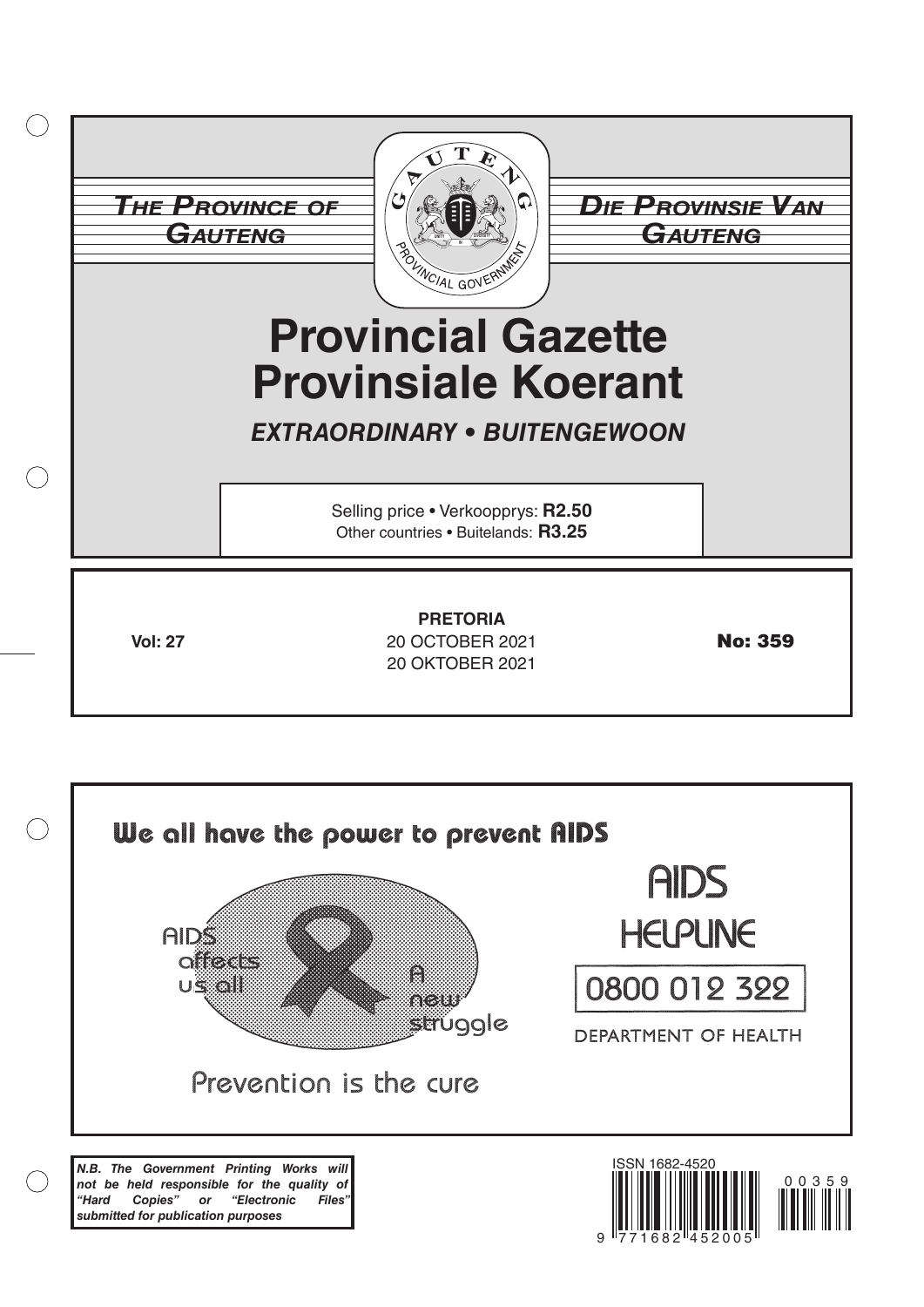# **IMPORTANT NOTICE:**

**The GovernmenT PrinTinG Works Will noT be held resPonsible for any errors ThaT miGhT occur due To The submission of incomPleTe / incorrecT / illeGible coPy.**

**no fuTure queries Will be handled in connecTion WiTh The above.**

## **Contents**

|      |                                                                                                       | Gazette | Page |  |
|------|-------------------------------------------------------------------------------------------------------|---------|------|--|
| No.  |                                                                                                       | No.     | No.  |  |
|      | <b>LOCAL AUTHORITY NOTICES • PLAASLIKE OWERHEIDS KENNISGEWINGS</b>                                    |         |      |  |
| 1395 | Town Planning and Townships Ordinance, 1986 (Ordinance 15 of 1986): Rezoning of Portion 8 of Erf 1930 |         |      |  |
|      |                                                                                                       | 359     |      |  |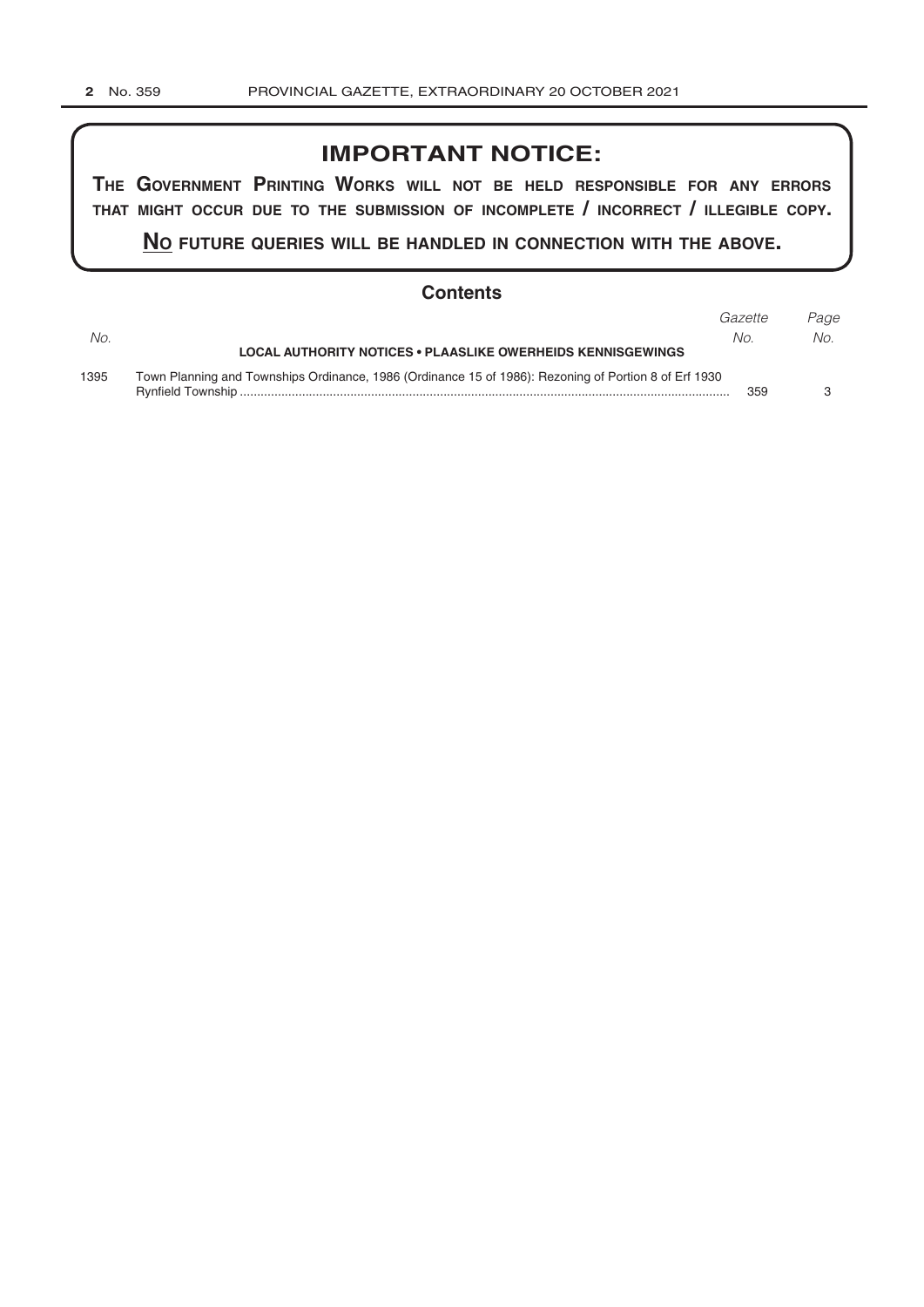## **local AuThoriTy noTices • Plaaslike OWerheids KennisGeWinGs**

### **LOCAL AUTHORITY NOTICE 1395 OF 2021**

### **LOCAL AUTHORITY NOTICE CD65/2021 CITY OF EKURHULENI METROPOLITAN MUNICIPALITY EKURHULENI TOWN PLANNING SCHEME, 2014 EKURHULENI AMENDMENT SCHEME NO. B0537**

It is hereby notified in terms of Section 57(1)(a) of the Town Planning and Townships Ordinance, 1986 (Ordinance 15 of 1986), read with the Spatial Planning and Land Use Management Act (SPLUMA), 2013 (Act 16 of 2013) that the City of Ekurhuleni Metropolitan Municipality has approved the amendment of the Ekurhuleni Town Planning Scheme, 2014 by the rezoning of Portion 8 of Erf 1930 Rynfield Township from "Public Open Space" to "Residential 3", subject to conditions.

A copy of this amendment scheme will lie for inspection at all reasonable times at the office of the Head of Department: City Planning, City of Ekurhuleni Metropolitan Municipality and at the offices of the Area Manager: City Planning Department, Benoni Customer Care Area, as well as the Gauteng Provincial Government, Office of the Premier, Gauteng Planning Division.

This amendment scheme was previously known as Benoni Amendment Scheme 1/1349 and is now known as Ekurhuleni Amendment Scheme B0537. This Scheme shall come into operation on the date of publication of this notice.

Dr I Mashazi, City Manager, City of Ekurhuleni Metropolitan Municipality, 2<sup>nd</sup> Floor, Head Office Building, **corner Cross and Roses Streets, Germiston, Private Bag X1069, Germiston, 1400** 

Notice No. CD65/2021 Date: October 2021